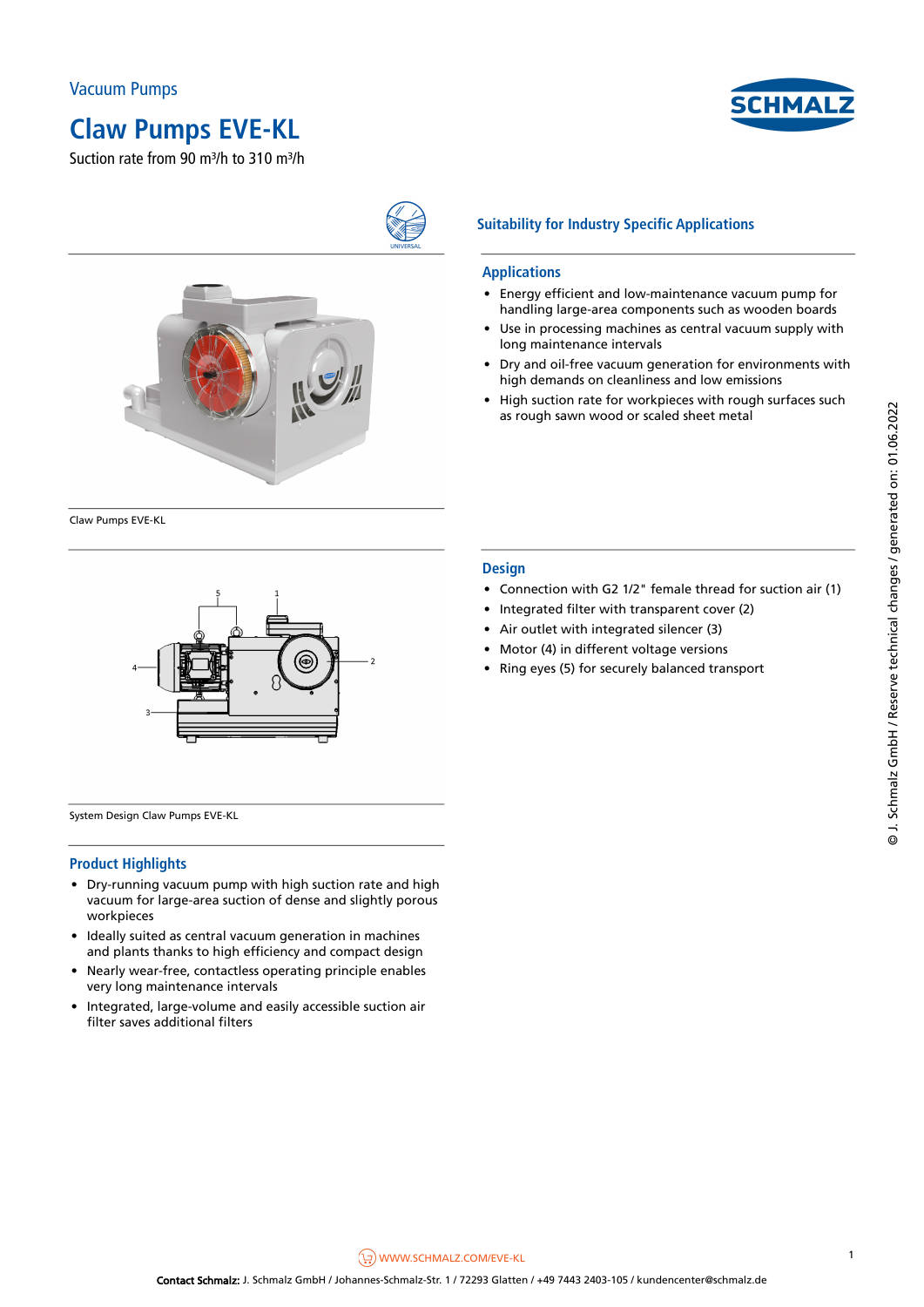# **Claw Pumps EVE-KL**

Suction rate from 90 m<sup>3</sup>/h to 310 m<sup>3</sup>/h



| <b>Type</b>               | Part no.       |
|---------------------------|----------------|
| EVE-KL 100 AC3 IE3-TYP1 F | 10.03.01.00683 |
| EVE-KL 100 AC3 IE3-TYP2 F | 10.03.01.00684 |
| EVE-KL 100 AC3 IE3-TYP3 F | 10.03.01.00685 |
| EVE-KL 100 AC3 IE3-TYP4 F | 10.03.01.00686 |
| EVE-KL 150 AC3 IE3-TYP1 F | 10.03.01.00687 |
| EVE-KL 150 AC3 IE3-TYP2 F | 10.03.01.00688 |
| EVE-KL 150 AC3 IE3-TYP3 F | 10.03.01.00689 |
| EVE-KL 150 AC3 IE3-TYP4 F | 10.03.01.00690 |
| EVE-KL 300 AC3 IE3-TYP1 F | 10.03.01.00691 |
| EVE-KL 300 AC3 IE3-TYP2 F | 10.03.01.00692 |
| EVE-KL 300 AC3 IE3-TYP3 F | 10.03.01.00693 |
| EVE-KL 300 AC3 IE3-TYP4 F | 10.03.01.00694 |

### **Ordering Data Spare Parts Claw Pumps EVE-KL**

| <b>Spare Parts</b>           | Part no.              |                |
|------------------------------|-----------------------|----------------|
| FILT-EINS 197x102 PAP EVE-KL | Filter insert (round) | 10.03.01.00701 |
| FILT-EINS 197x102 PES EVE-KL | Filter insert (round) | 10.03.01.00702 |
| OEL EVE-KL 1L                | loil                  | 27.02.01.00078 |

### **Technical Data Claw Pumps EVE-KL**

| Type                          | Vacuum (50 Hz)<br>[mbar] | Suction rate (50 Hz)<br>[m <sup>3</sup> /h] | Suction rate (60 Hz)<br>$\left[\text{m}^3/\text{h}\right]$ | Voltage       | Protection type IP | <b>Weight</b> [kg] |
|-------------------------------|--------------------------|---------------------------------------------|------------------------------------------------------------|---------------|--------------------|--------------------|
| EVE-KL 100 AC3 IE3-<br>TYP1F  | 950                      | 100                                         | 120                                                        | 230/400V - AC | <b>IP 55</b>       | 121                |
| EVE-KL 100 AC3 IE3-<br>TYP2 F | 950                      | 100                                         | 120                                                        | 230/400V - AC | IP 55              | 133                |
| EVE-KL 100 AC3 IE3-<br>TYP3 F | 950                      | 100                                         | 120                                                        | 290-500V AC3  | <b>IP 55</b>       | 131                |
| EVE-KL 100 AC3 IE3-<br>TYP4 F | 950                      | 100                                         | 120                                                        | 220/346V AC3  | IP 55              | 125                |
| EVE-KL 150 AC3 IE3-<br>TYP1F  | 1900                     | 150                                         | 180                                                        | 230/400V - AC | IP 55              | 190                |
| EVE-KL 150 AC3 IE3-<br>TYP2 F | 900                      | 150                                         | 180                                                        | 230/400V - AC | <b>IP 55</b>       | 201                |
| EVE-KL 150 AC3 IE3-<br>TYP3 F | 900                      | 150                                         | 180                                                        | 290-500V AC3  | <b>IP 55</b>       | 200                |
| EVE-KL 150 AC3 IE3-<br>TYP4 F | 900                      | 150                                         | 180                                                        | 220/346V AC3  | IP 55              | 194                |
| EVE-KL 300 AC3 IE3-<br>TYP1F  | 850                      | 275                                         | 325                                                        | 400V - 690V   | <b>IP 55</b>       | 323                |
| EVE-KL 300 AC3 IE3-<br>TYP2 F | 850                      | 275                                         | 325                                                        | 230/400V - AC | <b>IP 55</b>       | 328                |
| EVE-KL 300 AC3 IE3-<br>TYP3 F | 850                      | 275                                         | 325                                                        | 290-500V AC3  | <b>IP 55</b>       | 331                |
| EVE-KL 300 AC3 IE3-<br>TYP4 F | 850                      | 275                                         | 325                                                        | 220/346V AC3  | IP 55              | 329                |

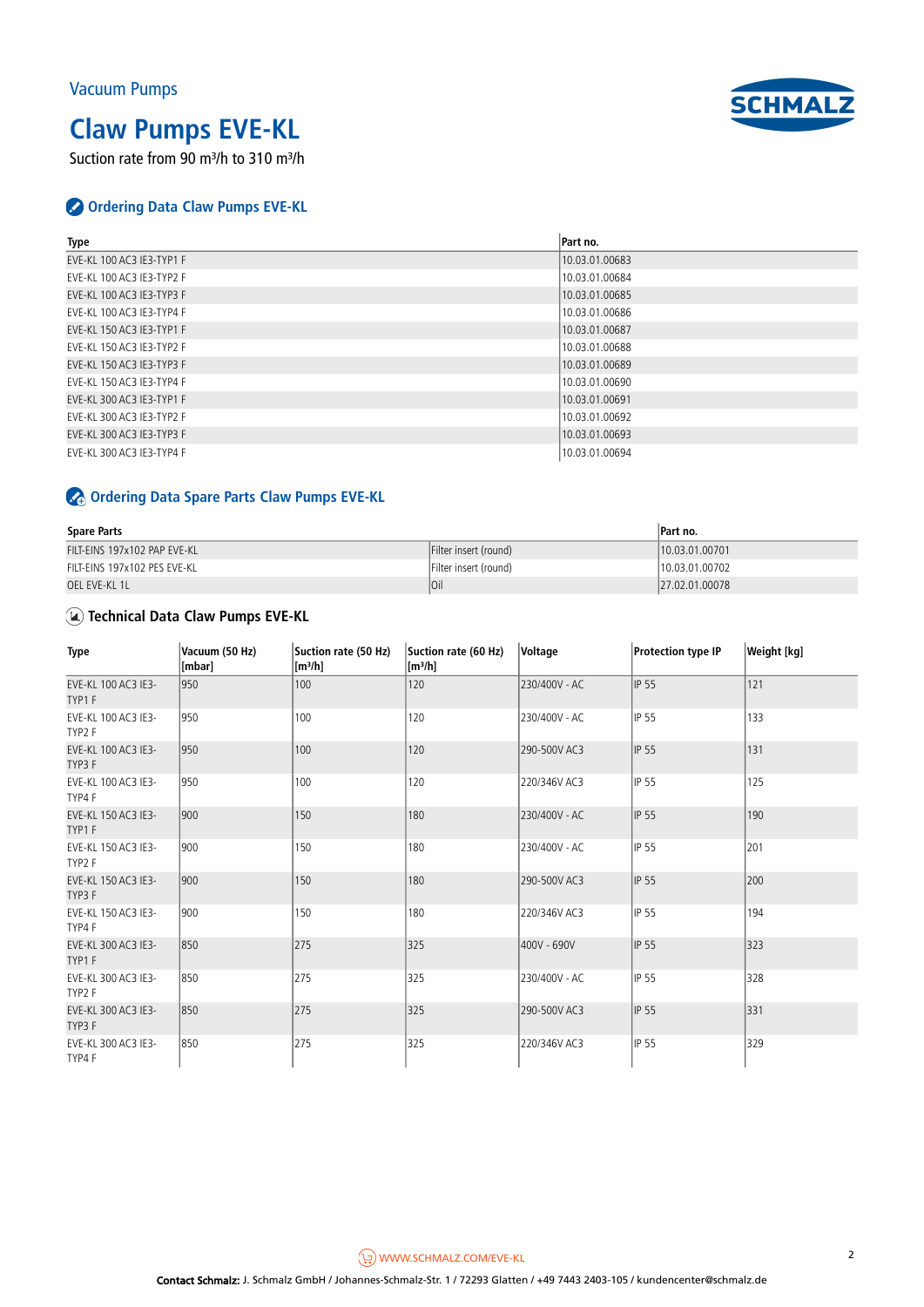# **SCHMAL**

## **Claw Pumps EVE-KL**

Suction rate from 90 m<sup>3</sup>/h to 310 m<sup>3</sup>/h

### **Design Data Claw Pumps EVE-KL**



EVE-KL